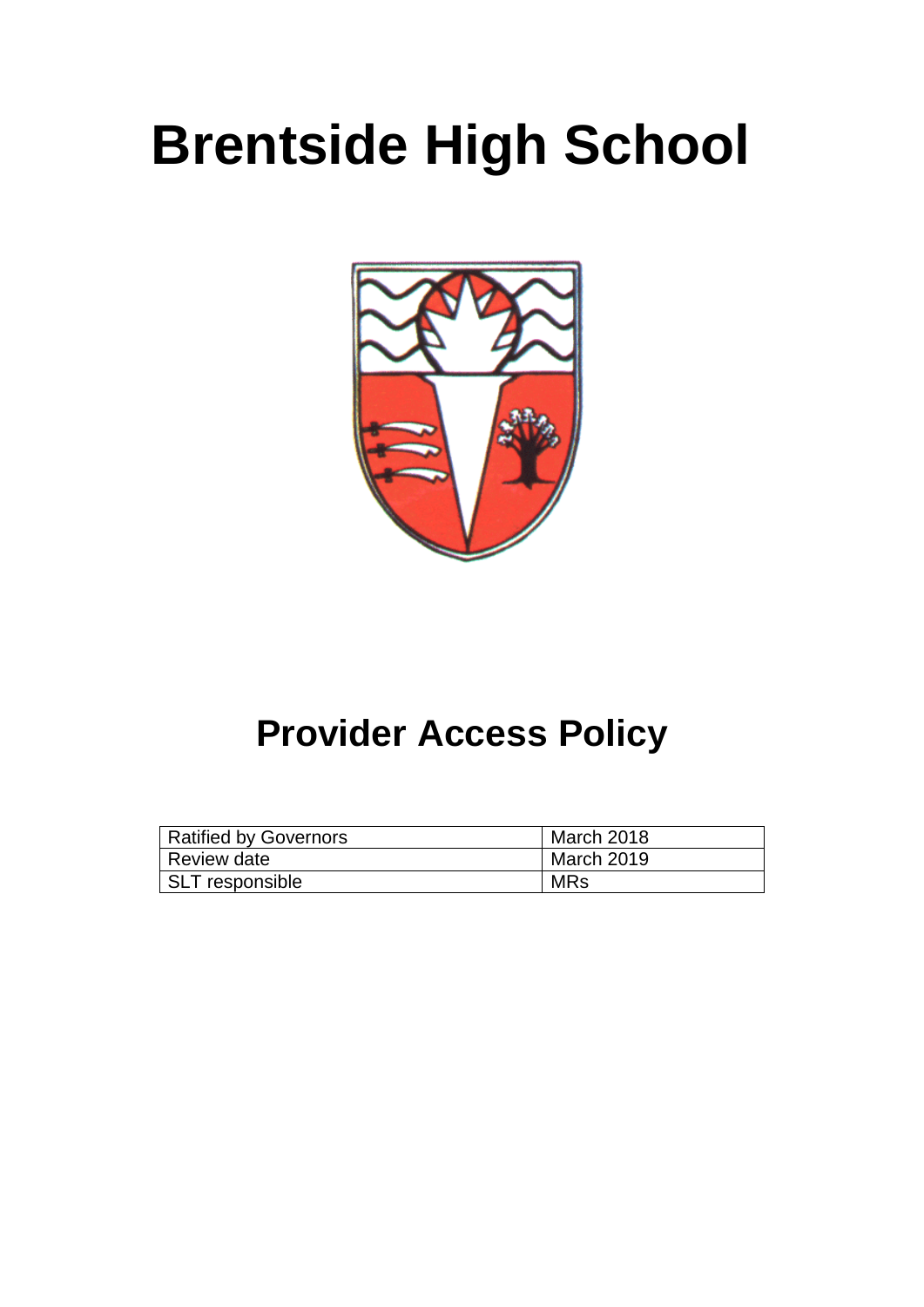#### **Brentside High School: Provider Access Policy**

#### **Introduction**

This policy statement sets out the school's arrangements for managing the access of providers to students at the school for the purpose of giving them information about the provider's education or training offer. This complies with the school's legal obligations under Section 42B of the Education Act 1997.

#### **Student entitlement**

All students in years 8-13 are entitled:

- $\Box$  to find out about technical education qualifications and apprenticeships opportunities, as part of a careers programme which provides information on the full range of education and training options available at each transition point;
- $\Box$  to hear from a range of local providers about the opportunities they offer, including technical education and apprenticeships – through options events, assemblies and group discussions and taster events;
- $\Box$  to understand how to make applications for the full range of academic and technical courses.

#### **Management of provider access requests**

#### **Procedure**

A provider wishing to request access should contact Mel Rosenblatt, Careers Leader, Telephone: 020 8575 9162 Email: [info@brentsidehigh.ealing.sch.uk](mailto:info@brentsidehigh.ealing.sch.uk) FAO Careers Leader.

#### **Opportunities for access**

A number of events, integrated into the school careers programme, will offer providers an opportunity to come into school to speak to students and/or their parents/carers:

|            | <b>Autumn Term</b>      | <b>Spring Term</b>                                 | <b>Summer Term</b> |
|------------|-------------------------|----------------------------------------------------|--------------------|
| 8          | Year   Careers assembly | Apprenticeship<br>assembly                         | Careers assembly   |
|            |                         | KS4 options event                                  |                    |
|            | Year   Careers assembly | Apprenticeship<br>assembly                         | Careers assembly   |
| Year<br>10 | Careers assembly        | <b>Employability skills-</b><br>mock interview day | Careers assembly   |